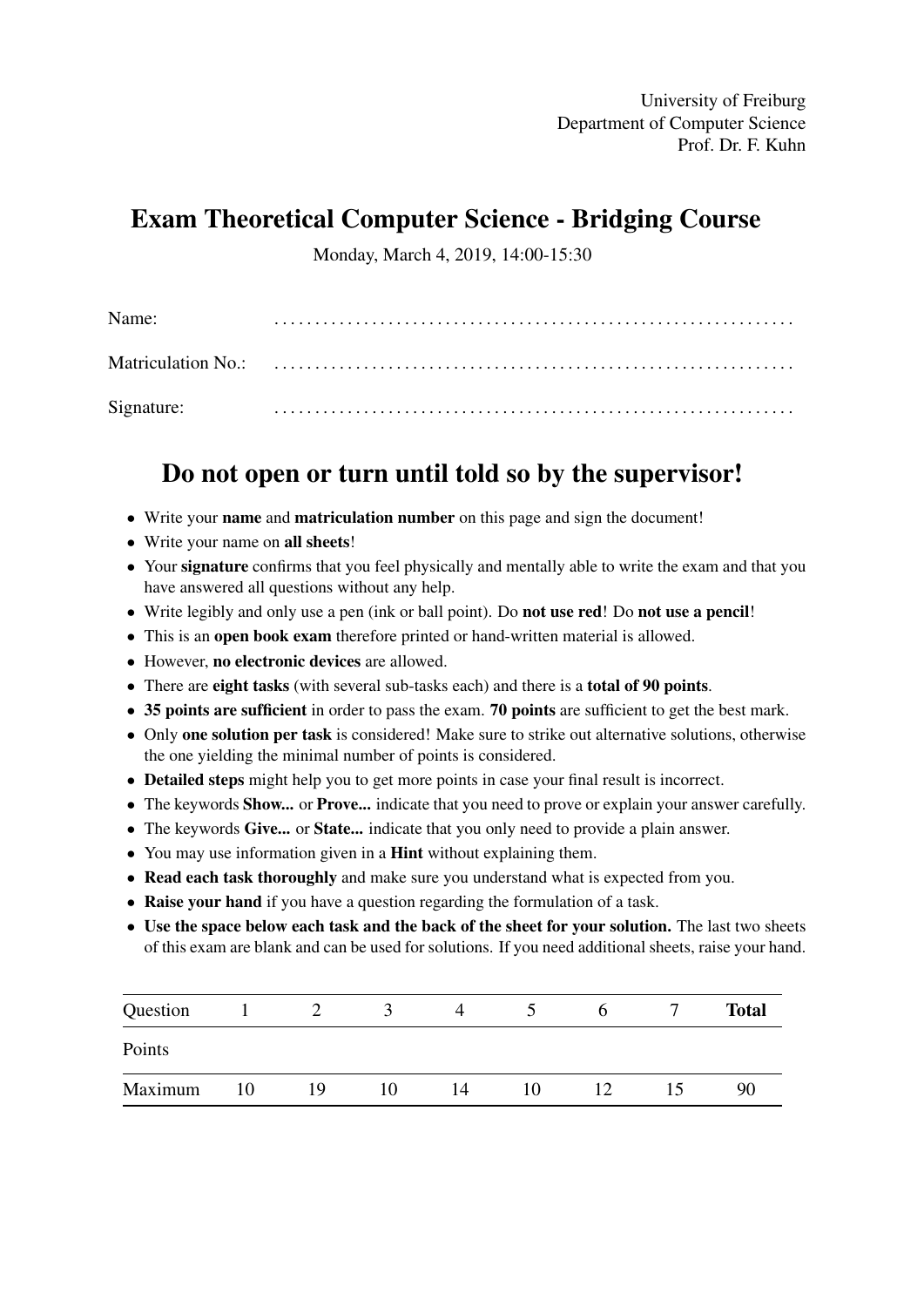### Task 1: Basic Mathematical Skills (10 Points)

1. A *tree* is a simple, connected graph without cycles. Show that a tree with  $n$  nodes has  $n - 1$  edges.  $(5 \text{ Points})$ 

*Hint: You may use that a tree has at least one leaf, i.e., a node of degree one.*

2. Let  $T_1 = (V, E_1), T_2 = (V, E_2), ..., T_k = (V, E_k)$  be k trees on the same set of vertices V of size n (assume that n is even). Let  $G = (V, E_1 \cup E_2 \cup ... \cup E_k)$  be the union of these trees. Show that more than half of the nodes of G have degree at most 4k in G. *(5 Points)*

### Sample Solution

1. Induction over the number of nodes:

Induction base: A tree with 1 node has 0 edges.

Induction step: Assume the statement holds for n. Let T be a tree with  $n + 1$  nodes. Let v be a leaf of T and  $T' := T \setminus \{v\}$ . Then T' is a tree with n nodes and has by assumption  $n-1$  edges. As v is a leaf (i.e., has only one incident edge), it follows that T has n edges.

2. By the previous exercise we know that G has at most  $k(n - 1)$  edges. However, if half the nodes or more have degree at least  $4k$  there would be at least  $\frac{1}{2}$ n  $\frac{n}{2}4k = nk$  edges, a contradiction.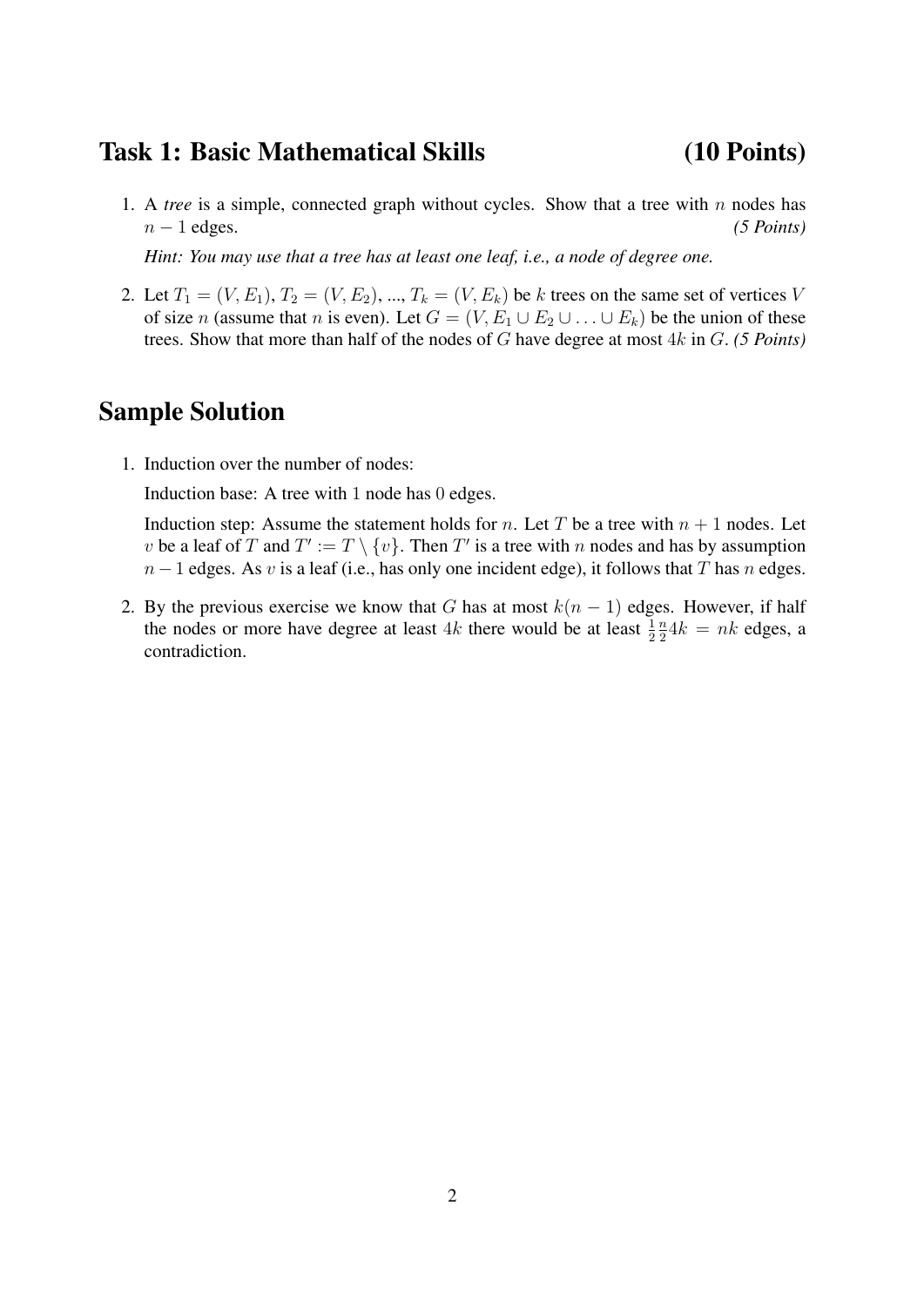### Task 2: Regular Languages (19 Points)

- 1. Let  $\Sigma = \{a, b, \ldots, z\}$  be the set of letters from the English alphabet. Let L be the language over  $\Sigma$  consisting of all words that appear in the book "Harry Potter and the Chamber of Secrets". Is L regular? Explain your answer in one sentence. *(2 Points)*
- 2. Let  $\Sigma = \{a, b\}$ . Let  $L_1$  be the language defined by the regular expression  $a^*b^*a^*$  and  $L_2$ the language defined by  $a^*b^*$ b. *(7 Points)*

Draw a DFA for  $L_1$ ,  $L_2$ , and  $L_1 \setminus L_2 := \{w \in \Sigma^* \mid w \in L_1 \text{ and } w \notin L_2\}.$ 

- 3. Show that if L and L' are regular languages over some alphabet  $\Sigma$ , then also  $L \setminus L'$  is regular. *(3 Points)*
- 4. Use the pumping lemma to show that  $L = \{w \in \{a, b\}^* \mid w \text{ contains more } a \text{'s than } b \text{'s}\}\$ is not regular. *(7 Points)*

### Sample Solution

- 1. Yes, finite languages are regular.
- 2.



3. Let  $L$  and  $L'$  be regular languages. We have

$$
L \setminus L' = L \cap \overline{L'} = \overline{L} \cup L' .
$$

As regular languages are closed under union and complement,  $L \setminus L'$  is also regular.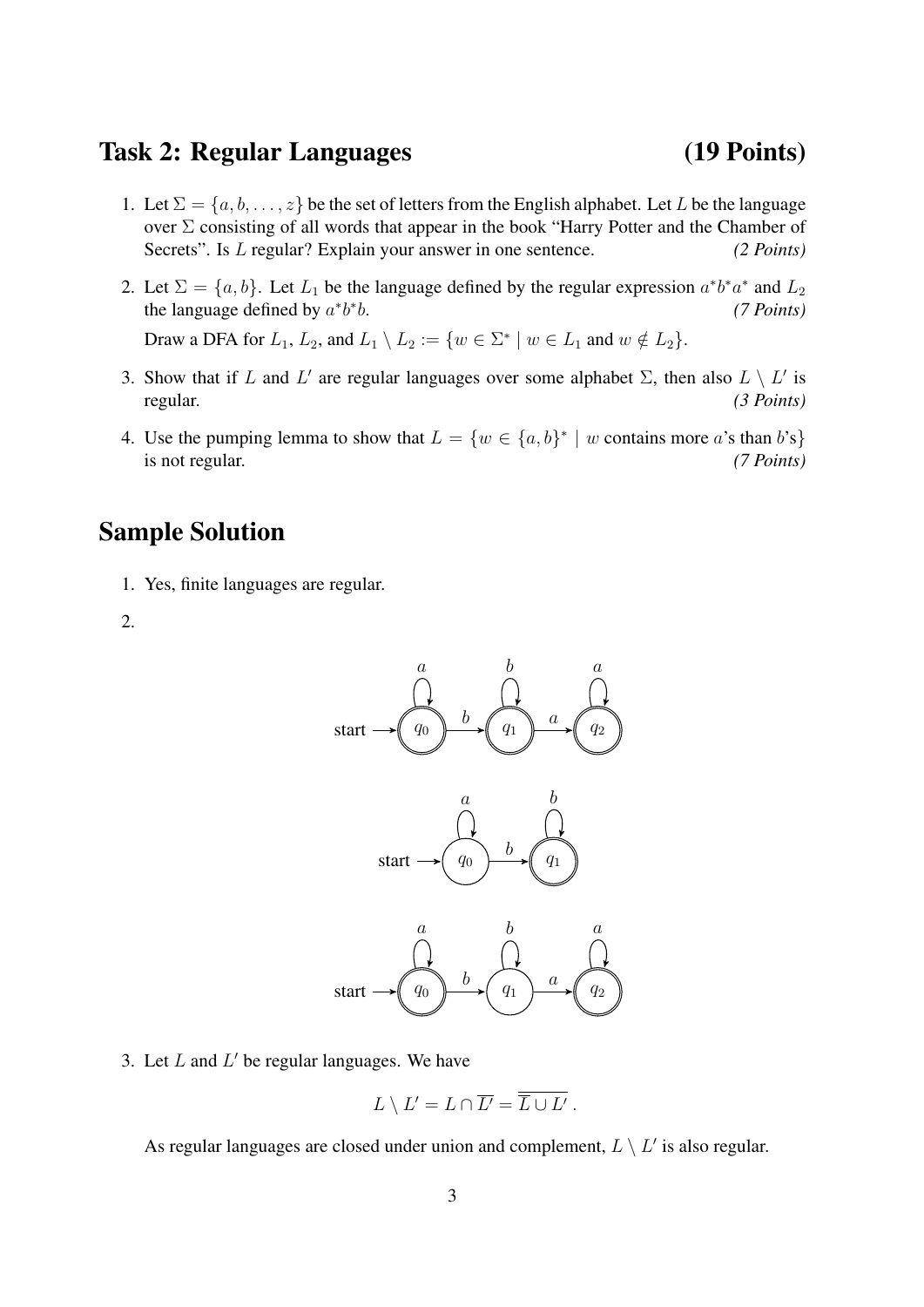4. Assume L was regular and p the pumping length. Consider the word  $s = a^p b^{p-1} \in L$ . Then there are  $x, y, z$  such that  $s = xyz$ ,  $|y| > 0$ ,  $|xy| \leq p$  and  $xy^0z = xz \in L$ . From  $|xy| \leq p$  it follows that y only consists of a's. As  $|y| > 0$ , xz has at most as many a's as  $b$ 's and is therefore not contained in  $L$ , a contradiction.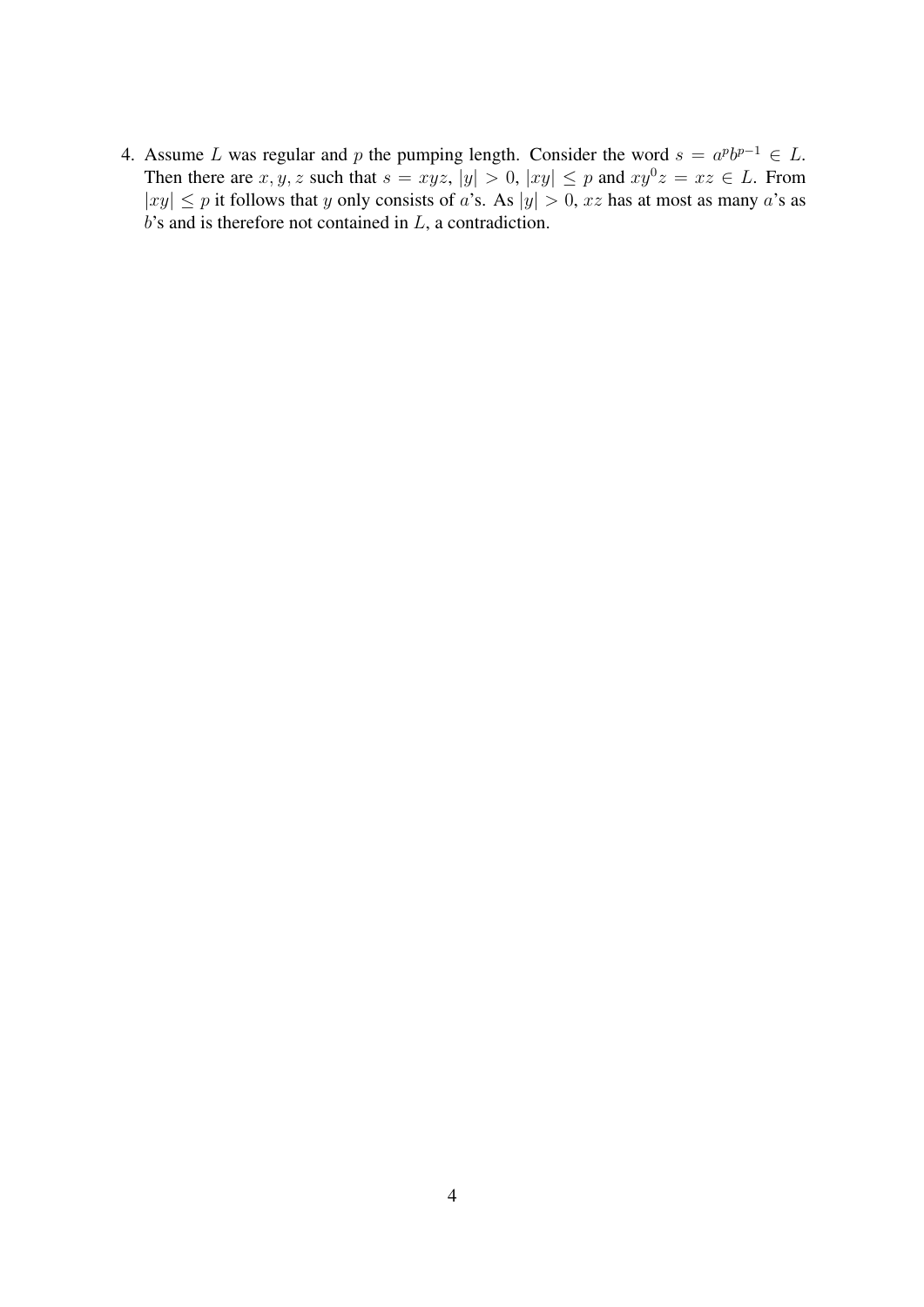# Task 3: Context-Free Languages (10 Points)

Give a context-free grammar that generates the language

 ${a^i b^j c^k \mid i = j \text{ or } j = k \text{ where } i, j, k \ge 0}$ .

*Hint: It is maybe helpful to remember that context-free languages are closed under union.*

# Sample Solution

 $S \rightarrow S_1 \mid S_2$  $S_1 \rightarrow DC$  $D \to aDb \mid \varepsilon$  $C \rightarrow Cc \mid \varepsilon$  $S_2 \to AE$  $E \to bEc \mid \varepsilon$  $A \rightarrow Aa \mid \varepsilon$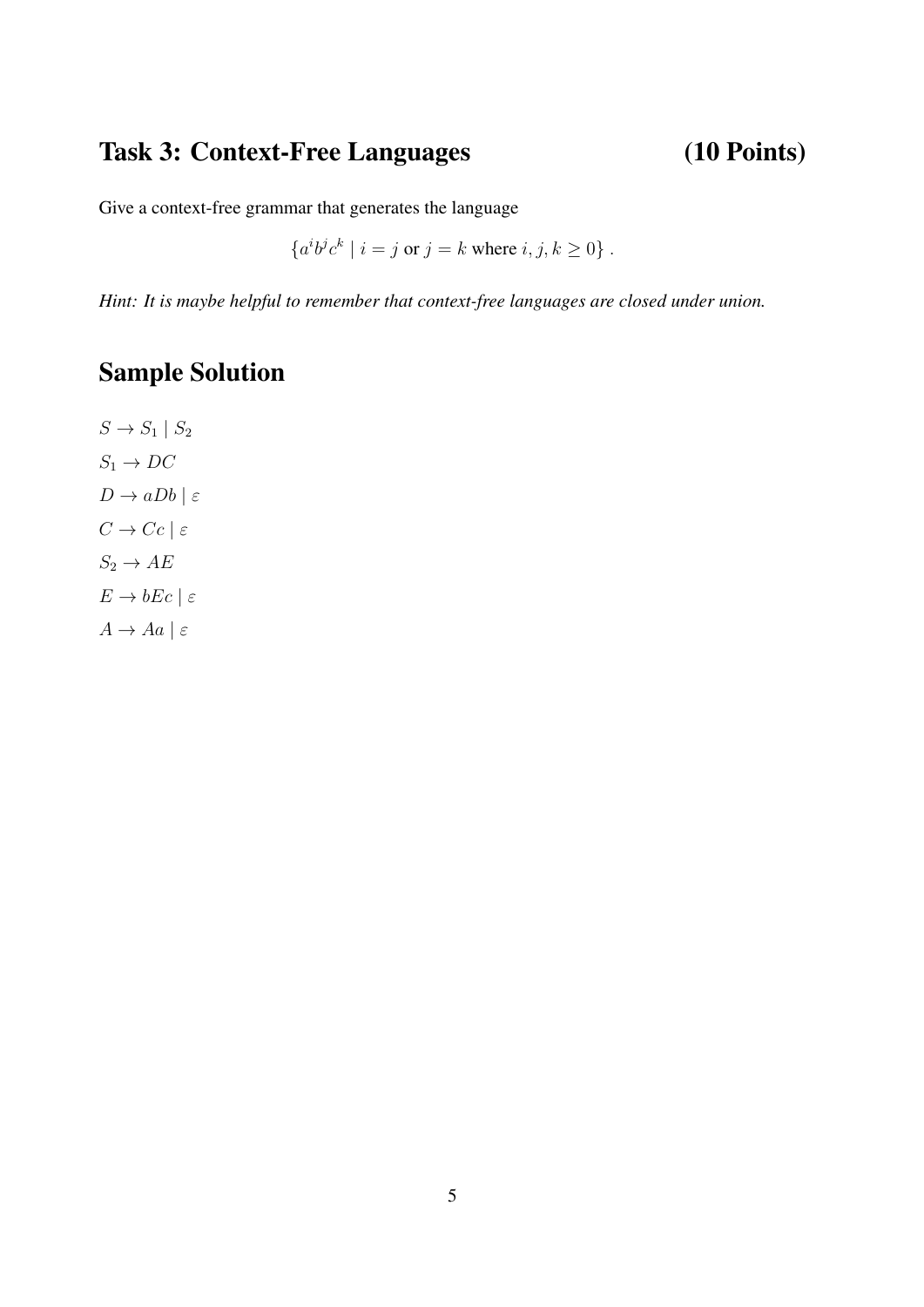### Task 4: Decidability (14 Points)

- 1. Show that  $A = \{ \langle R, S \rangle \mid R \text{ and } S \text{ are regular expressions and } L(R) \subseteq L(S) \}$  is decidable. *(8 Points)*
- 2. Show that  $EQ_{TM} = \{ \langle M_1, M_2 \rangle \mid M_1, M_2 \text{ are Turing Machines and } L(M_1) = L(M_2) \}$  is undecidable. *(6 Points)*

*Hint: You may use that*  $E_{TM} = \{ \langle M \rangle \mid M \text{ is a Turing Machine and } L(M) = \emptyset \}$  *is undecidable.*

### Sample Solution

1. Let T be the Turing Machine deciding the language  $\{ \langle D \rangle | D$  is a DFA with  $L(D) = \emptyset \}$ (known from the lecture). We have  $L(R) \subseteq L(S) \Leftrightarrow L(R) \setminus L(S) = \emptyset$ . Thus we construct a decider for  $A$  in the following way:

On input  $\langle R, S \rangle$  where R, S are regular expression:

- Convert  $R$  and  $S$  into equivalent DFAs (like in the lecture)
- Construct a DFA D for the regular language  $L(R) \setminus L(S) = \frac{\overline{L(R)} \cup L(S)}{\overline{L(R)} \cup L(S)}$
- Run T on input  $\langle D \rangle$ . Accept iff T accepts.
- 2. Assume we had a TM R that decides  $EQ<sub>TM</sub>$ . We construct a decider for  $E<sub>TM</sub>$ : On input  $\langle M \rangle$  where M is a TM:
	- Construct a TM  $B$  that rejects all inputs.
	- Run R on  $\langle M, B \rangle$ . Accept iff R accepts.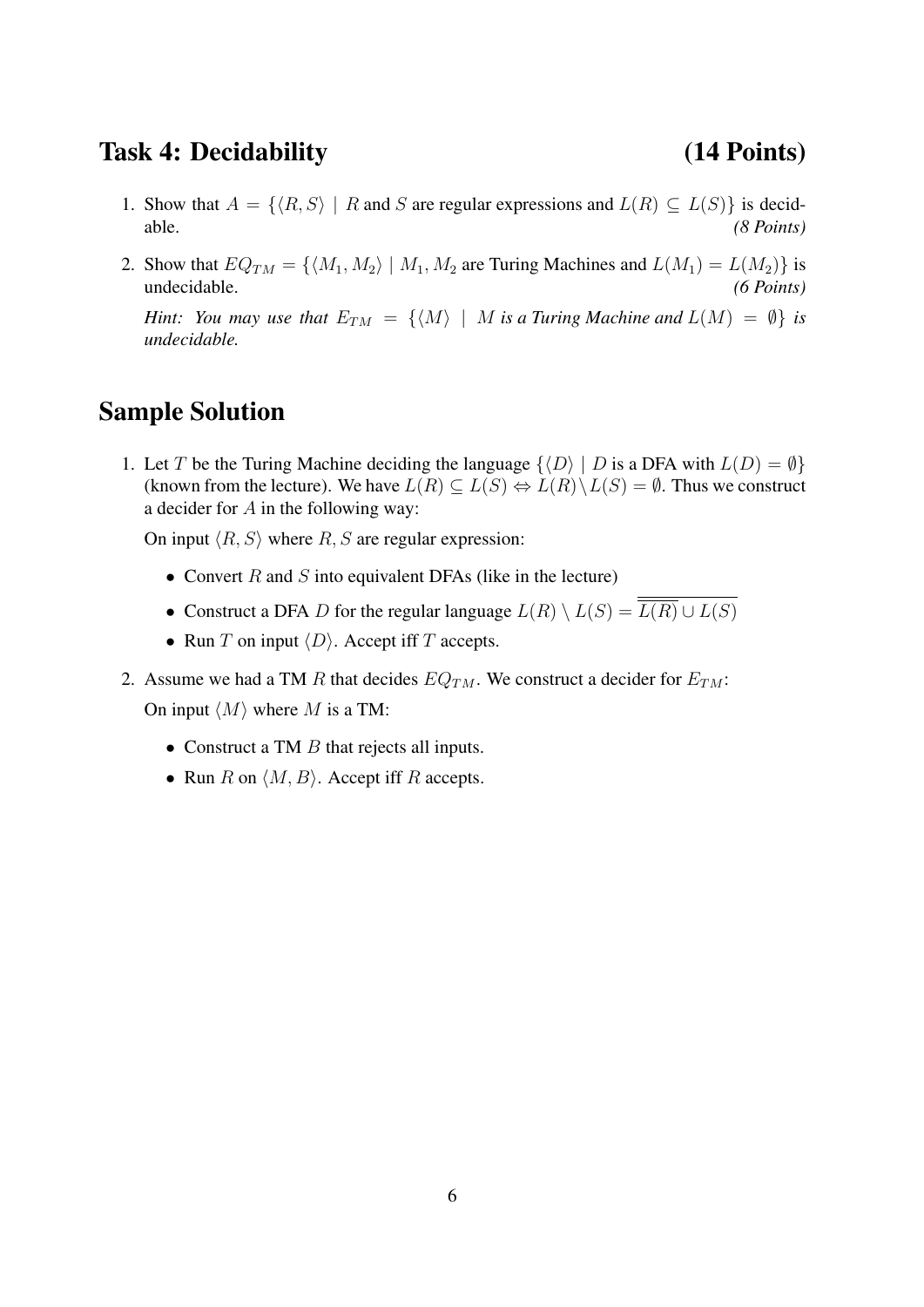# Task  $5: \mathcal{O}$  - Notation (10 Points)

State whether the following claims are true or false *(1 point each)*. Then prove or disprove the claim. Use the definition of the O-notation.

- 1.  $(\ln n)^2 \in \mathcal{O}(\ln(n^2))$ )) *(1+4 Points)*
- 2.  $3n^2 + 8n \in \mathcal{O}(n^2)$ ) *(1+4 Points)*

# Sample Solution

- 1. The claim is false. For any  $c > 0$ , there is a  $n_0$  such that  $\ln n > 2c$  for all  $n \ge n_0$  which implies that  $(\ln n)^2 = \ln n \cdot \ln n > 2c \ln n = c \ln n^2$  for all  $n \ge n_0$ .
- 2. The claim is true. Choose  $c = 11$ . Then for all  $n \ge 1$  we have  $n \le n^2$  and thus  $3n^2 + 8n \leq 3n^2 + 8n^2 = 11n^2$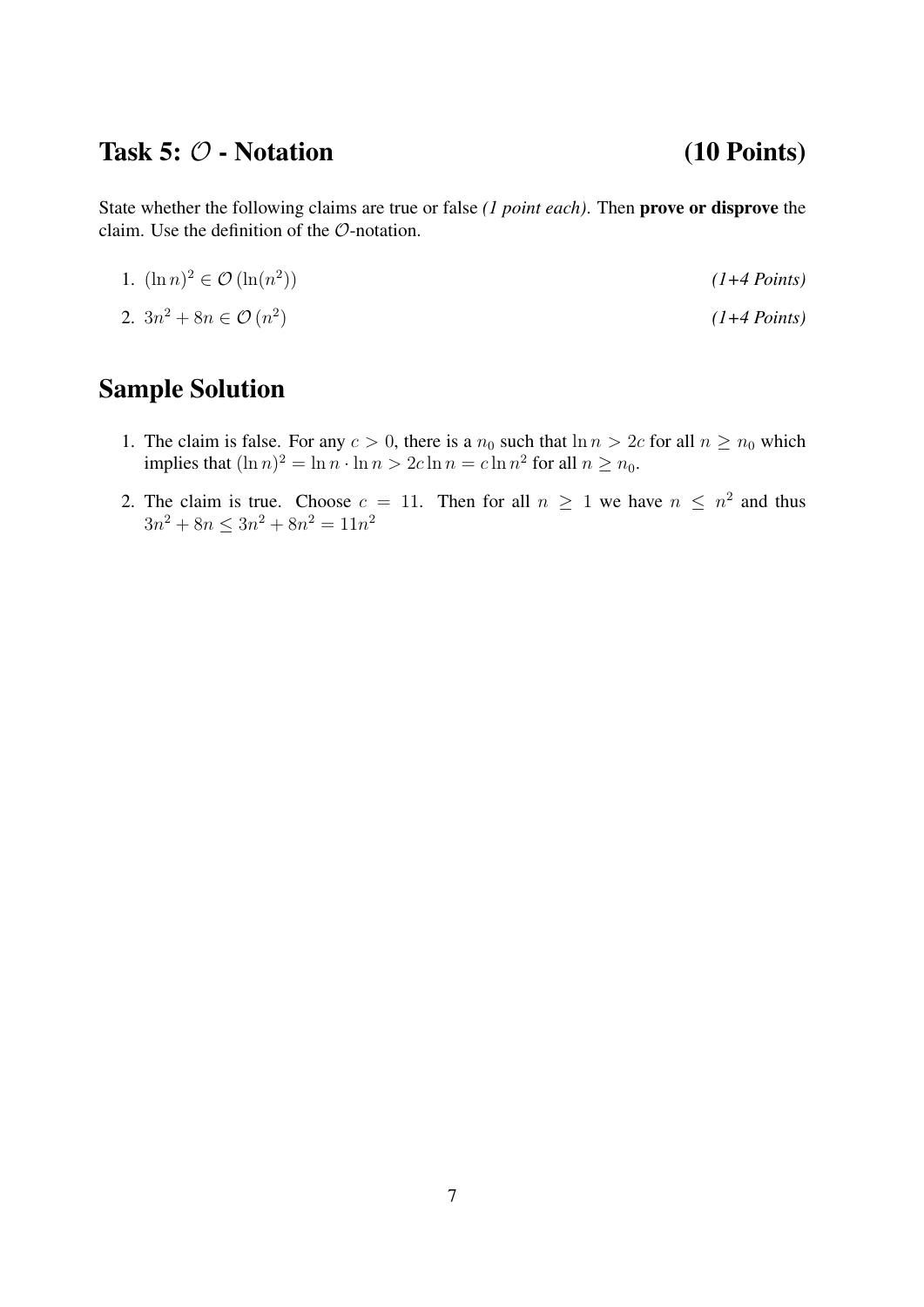### Task 6: Complexity (12 Points)

Given a set U of n elements ('universe') and a collection  $S \subseteq \mathcal{P}(U)$  of subsets of U, a selection  $C_1, \ldots, C_k \in S$  of k sets is called a *set cover* of  $(U, S)$  of size k if  $C_1 \cup \ldots \cup C_k = U$ .

Show that the problem

SETCOVER :=  $\{U, S, k\}$  U is a set,  $S \subseteq \mathcal{P}(U)$  and there is a set cover of  $(U, S)$  of size k}

is NP-complete.

You may use that

DOMINATINGSET =  $\{\langle G, k \rangle | G$  has a dominating set with k nodes}.

is NP-complete. A subset of the nodes of a graph G is a *dominating set* if every other node of G is adjacent to some node in the subset.

### Sample Solution

SETCOVER is in NP: Guess a collection  $C_1, \ldots, C_k \in S$  of k sets from S. Go through all elements of U and check if it is in one of the  $C_i$ . This takes polynomial time.

SETCOVER is NP-hard: We reduce DOMINATINGSET to SETCOVER. Let  $G = (V, E)$  be a graph and  $k$  an integer. We define a SETCOVER instance in the following way: We choose  $V$ to be the universe, i.e.,  $U = V$  and  $S := \{\Gamma_G(v) \mid v \in V\}$ . This conversion takes polynomial time. Then  $\Gamma_G(v_1), \ldots, \Gamma_G(v_k)$  is a set cover of  $(U, S)$  iff  $v_1, \cdots, v_k$  is a dominating set of G. Hence,  $\langle U, S, k \rangle \in$  SETCOVER iff  $\langle G, k \rangle \in$  DOMINATINGSET.